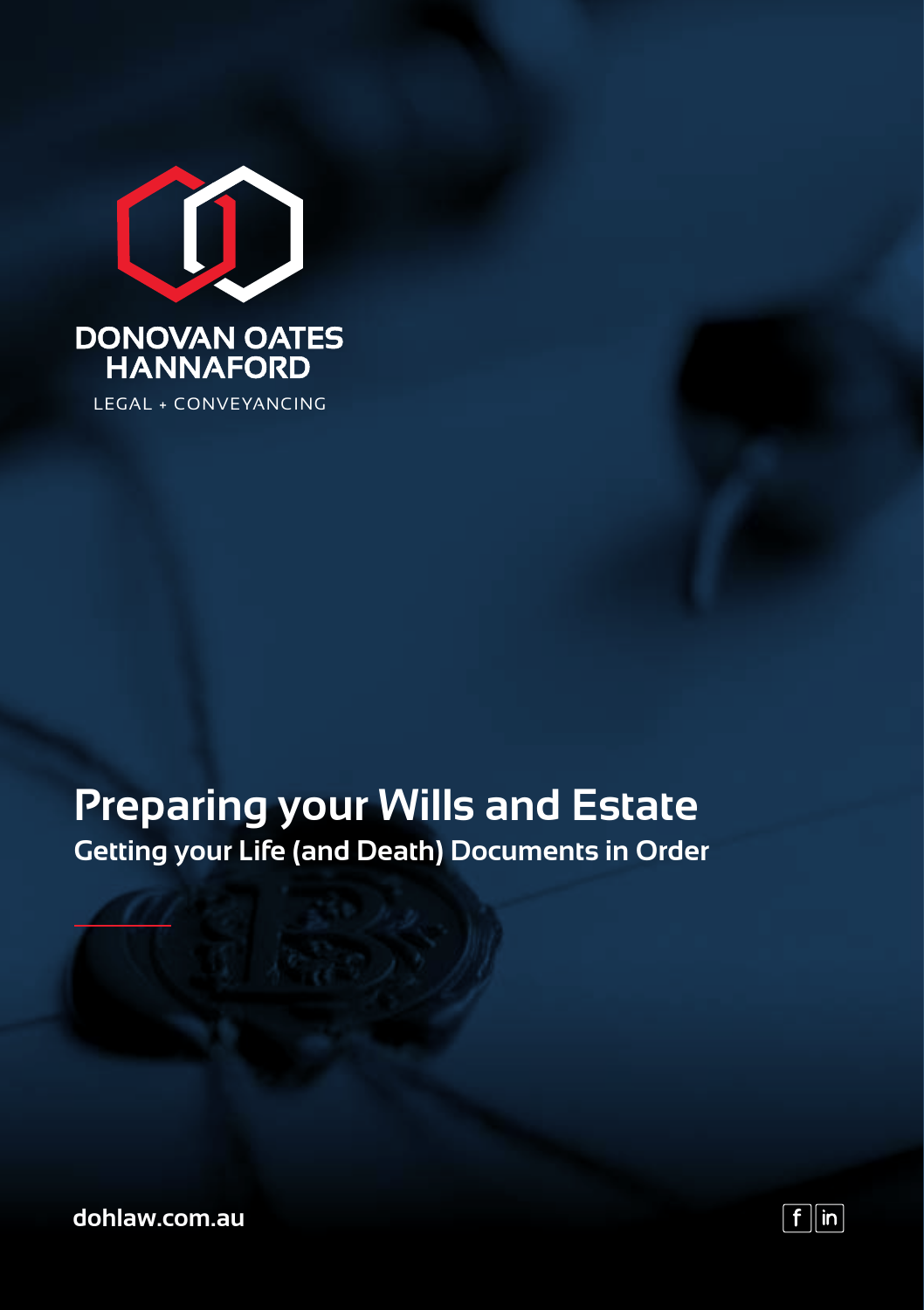# **Planning your Wills and Estate**

**Most of us desire to live well and die well. That is we all wish to enjoy our retirement and then leave a positive legacy.**

**We move through different stages of life: raising children, acquiring homes and wealth, retirement and ultimately, death. At each stage our needs and objectives may be different but our desire to live well and leave a positive legacy doesn't change.**

**Wills and estate planning can present a complicated situation if you are dealing with blended families, children who are affected by drug or alcohol, who are estranged, disabled or irresponsible with their money.**

**While you can never know what's just around the corner, effective planning and robust legal advice can bring peace of mind.** 

### **Facts About Wills**

Studies show that at least 45% of Australians do not have a valid Will\*

#### **2**

If you die without a Will your estate will be distributed according to a pre-determined formula and, if your only living relatives are more distant than cousins, your estate will pass to the Government.

### **1 3**

Marriage and divorce affects the validity of a Will, unless the Will expressly states it is in the contemplation of marriage or divorce.

#### **4**

No Will is completely water tight. For example, a spouse, child (biological or legally adopted and in some cases dependent step-children) can contest a Will for greater provision out of an estate.

# **Key Information to Know**

### **Glossary of Key Terms**

#### **Will**

A Will is a legal document that sets out who you want to receive your assets when you die.

#### **Testamentary Trust**

This is a trust that arises upon your death and is set out in your Will. It allows for the circumstance where you may not want to transfer the ownership of your assets directly to your beneficiaries. Instead you transfer assets into a testamentary trust and hold for the specified beneficiaries of this trust. Testamentary trusts are generally created for young children, children with disabilities or where children may be deemed financially reckless in the management of money or assets. They can also be created for financial planning purposes.

#### **Dying Intestate**

This term is used to describe a situation when someone dies without a Will in place.

### **Binding Death Benefit Nomination**

This is a legally binding nomination that allows you to advise your Trustee as to who is to receive your Superannuation benefit in the event of your death.

### **Estate Plan**

This is a set of documents that includes your Will as well as any other directions on how you want your assets distributed after your death. It will include information that will govern how you will be cared for, medically and financially, if you become incapable of making your own decisions in the future.

#### **Codicil**

This is an additional document to your Will that outlines any updates that you may make to your Will. NB: We recommend drawing up a new Will, should you have any updates, to ensure that your wishes are contained clearly in one single document.

#### **Memorandum of Wishes**

If you have created a discretionary Testamentary trust you may want the Trustees to take into account certain wishes, but without affecting their discretionary powers.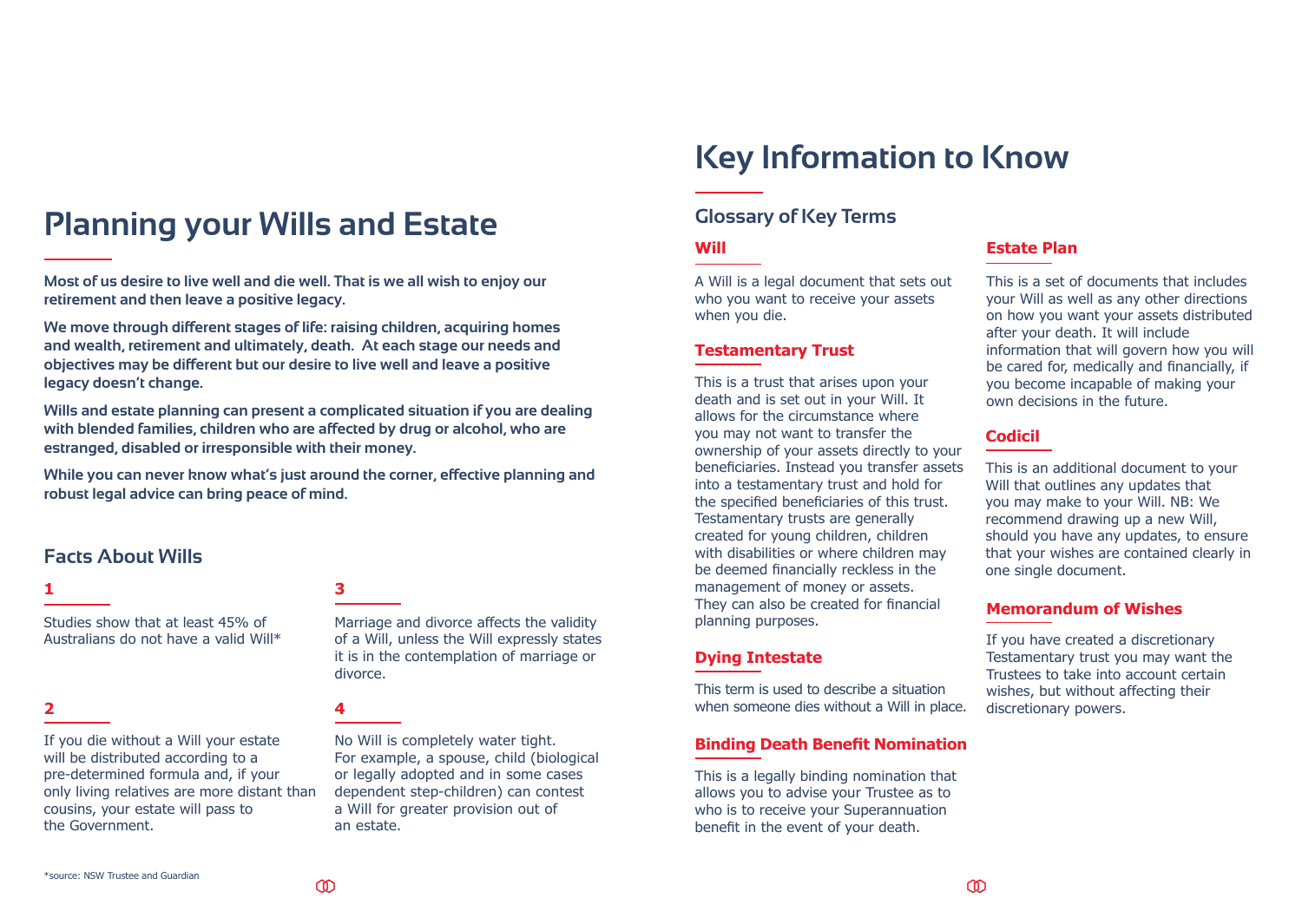# **The Key Roles**

#### **Executor**

This is the person who is legally responsible for carrying out your wishes as expressed on your Will.

#### **Beneficiaries**

Your beneficiaries are the people that you choose to receive all or parts of your estate when you die.

#### **Trustee**

If you are concerned about the ability of one of your beneficiaries to manage the assets or money that they might receive in a Will, you will appoint a Trustee who will be responsible for managing the assets or money in a way that benefits the beneficiary and protects their interests.

A Trustee is generally required when you have a child that is drug or alcohol affected, is not particularly great at managing money or is disabled.

#### **Guardian**

If you have children under the age of 18, a Guardian is the person that you nominate in your Will to be responsible for these children.

The following two roles do not form part of your Will, however we recommend you nominate them at the time you are setting up your Will and Estate.

#### **Enduring Guardian**

The person you appoint as your Enduring Guardian will make decisions about medical treatment you receive if you lose the capacity to do this yourself. These decisions could include:

- where you live
- what healthcare you receive
- what personal services you receive; and

• the consenting to medical treatment and obtaining information in respect of medical treatment on your behalf Importantly, your guardian is also able to refuse medical treatment if you are in a terminal stage and unconscious, in a vegetative state, even if that refusal was to lead to your death.

#### **Attorney**

Your Attorney, as set out in your Power of Attorney document, essentially refers to an authorised representative who has power over your finances should you lose your mental capacity. This person can be your Lawyer, however it is most likely to be a trusted family member or close friend.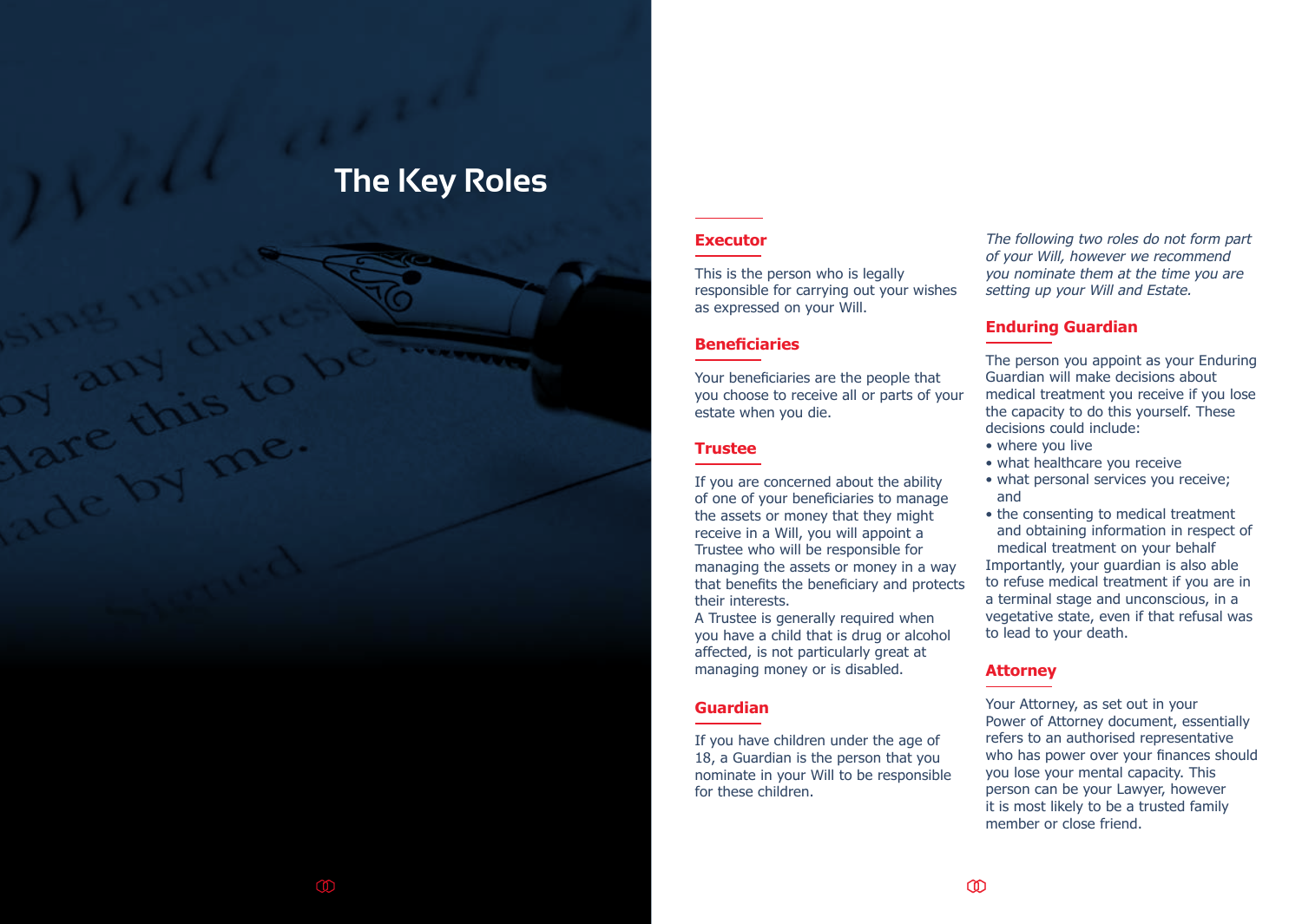# **Setting up your Wills and Estate**

### **Writing your Will**

Having a clear, up-to-date and legally valid Will is the best way to ensure that once you pass away, your assets are distributed the way you wish.

If you die without a Will in place, your assets will be distributed according to a set formula by the State.

Your Will is one of the most important documents you will ever sign so it's important that the contents are correct.

As such, we recommend that you seek legal advice and guidance when preparing a Will as opposed to attempting to complete one yourself.

| Step 1        | Decide who you want as your Executor                                            |
|---------------|---------------------------------------------------------------------------------|
| Step 2        | Identify your heirs                                                             |
| <b>Step 3</b> | Identify Guardian for minor children                                            |
| Step 4        | List all property and assets for distribution                                   |
| <b>Step 5</b> | Provide the above information to your Lawyer so they can prepare<br>vou a Will. |

### **Setting up your Superannuation Nomination**

Superannuation does not ordinarily form part of your estate. If you nominate your legal personal representative under a binding death benefit nomination the Super Trustee is then bound to pay the proceeds of your superannuation including your death benefit to your Executor to hold on the terms set out in your Will.

| Step 1 | Obtain details from your superannuation fund as to the nature of<br>the nomination you have already made and satisfy yourself that they<br>meet your requirements. |
|--------|--------------------------------------------------------------------------------------------------------------------------------------------------------------------|
| Step 2 | Speak to your Financial Adviser about your objectives                                                                                                              |
| Step 3 | Provide these instructions to your Lawyer                                                                                                                          |

### **Appointing your Attorney and Enduring Guardian**

Your Enduring Power of Attorney and Appointments of Enduring Guardian documents are incredibly powerful.

It is important that you place the utmost trust in the people who you select to act in these critical roles as these people will make crucial, legally binding decisions about your life and finances.

We recommend that you have a conversation with both your Guardian and family concerning the above matters so that everyone is aware of your wishes.

| Step 1        | Decide who you want to be your Attorney or Enduring Guardian                                                                                                                                     |
|---------------|--------------------------------------------------------------------------------------------------------------------------------------------------------------------------------------------------|
| <b>Step 2</b> | Talk to your proposed Attorneys or Enduring Guardian and ensure<br>that they are aware of what responsibilities they will have in that role<br>and that they are OK to be nominated in this role |
| Step 3        | Pass this detail on to your Lawyer for inclusion in Power of Attorney<br>and Enduring Guardian documents                                                                                         |
| <b>Step 4</b> | Communicate with any relevant family members who you appoint as<br>your Power of Attorney and Enduring Guardian                                                                                  |

### **Setting up a Testamentary Trust**

You may be in a situation that you wish to transfer your assets into a Testamentary Trust as opposed to directly to a beneficiary in order to protect your assets for a certain period of time.

Under a Testamentary Trust, the Trustee will hold the ownership of the assets for the rightful beneficiaries of the trust. The Trust is managed by a Trustee. Any income arising from those assets within the trust is dealt with according to the terms of the trust.

| Step 1 | Decide who will be the Trustee                                                                                                                                                                                                                                                    |
|--------|-----------------------------------------------------------------------------------------------------------------------------------------------------------------------------------------------------------------------------------------------------------------------------------|
| Step 2 | Work with your Legal Adviser to draw up some guidelines around how<br>the Trustee will manage the assets or money on your beneficiary's<br>behalf. You may also want to consider guidelines that outline how your<br>Trustee will transfer control when your beneficiary is ready |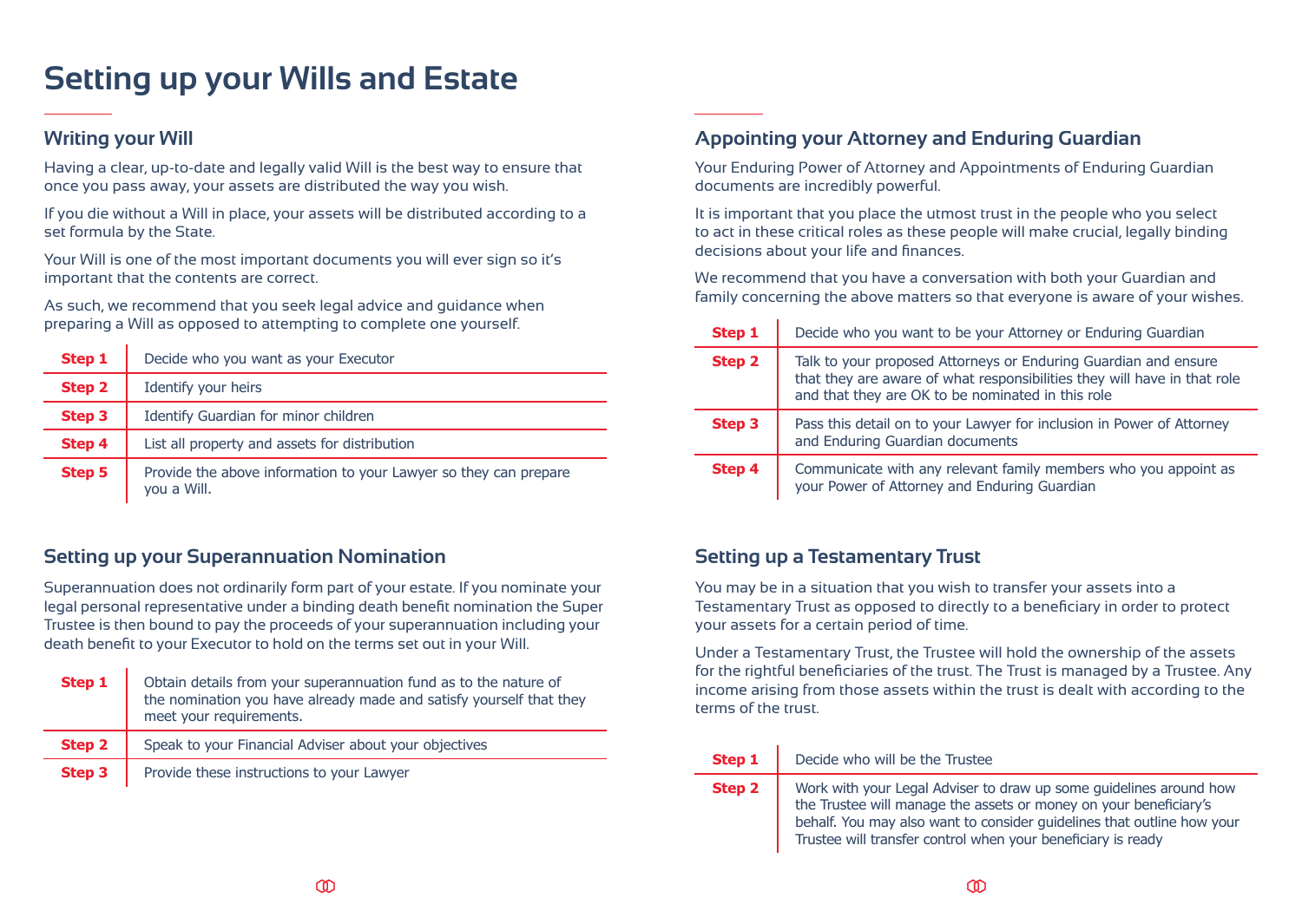# **Frequently Asked Questions - Wills and Estate**

**I have a child who has a gambling problem. I want to provide for them in my Will, however I'm worried they won't be able to manage their assets effectively.**

If you are in the situation where you have a child affected by drugs or alcohol, a disabled child or perhaps a child who is reckless with their spending you can protect the assets and money that you leave for them by setting up a Testamentary Trust.

#### **How do I provide for my disabled child in my estate?**

A Special Disability Trust is a Trust established solely for succession planning by parents and immediate family members for the future care and accommodation needs of a person with a severe disability.

The income from the assets of a Special Disability Trust is not counted in the application of the Centrelink income test and to the beneficiary of the Trust. Only assets exceeding \$669,750 (as of 1 July 2018) are included in Centrelink means testing.

**I am re-married, and we now have a blended family. How can I ensure that my Will provides adequately for my children and my current spouse?**

In the case that a husband and wife have children from previous marriages and they want to ensure that their children (including step-children) are appropriately provided for in their Will, a Mutual Will agreement can be drawn up.

This will ensure that their Wills will adequately provide for each other in the first instance and then their respective kids. This agreement says that once the first partner dies – the survivor cannot change the Will without incurring potential significant damages from the children who miss out. This is an agreement that is enforceable by the beneficiaries against the surviving spouse.

You can also grant a Life Interest to a spouse where for example you can allow a surviving spouse to live in a house or have the benefit of your estate for the duration of their life. Once they pass away the house and other assets pass onto another assigned beneficiary.

#### **Can I prepare my Binding Death Benefit Nomination (BDBN) myself?**

Binding Death Benefit Nominations can be fraught with a few complex regulations that can deem them null and void if not complied with.

For example, a BDBN requires you to allocate 100% of superannuation funds at once. This means that your direction to your Trustee has to be exactly that. Too many times we have seen people complete DIY nominations and make errors such as trying to allocate 33.3% of total super funds to three different people. A mistake may mean the nomination is non-compliant and your funds will not be allocated as per your stated wishes.

Also, beware of lapsing BDBN's. Generally your nominations will lapse after three years. It's up to you to ensure this is updated.

If you are remarried and have children from a past relationship, without a BDBN the Trustee may pay the full amount of your super to your current spouse. This might mean your children miss out completely on your superannuation.

#### **How do I distribute my share of land that I own jointly?**

Land ownership can be jointly owned in two different formats; Tenants in Common or under Joint Tenancy.

If you own the land with a spouse as Tenants in Common your share vests with your Executor so you can divvy up your share and distribute it as part of your Will.

If you are a Joint Tennant, your land will automatically vest in the survivor. Most spouses hold land as Joint Tenants.

Owning the land as Tennants in Common will entail including the fees and the time invested in that process. To avoid these costs and delays, you can own the land and other assets as Joint Tennants then set a Mutual Will arrangement. This way probate expenses may be avoided until the survivor dies.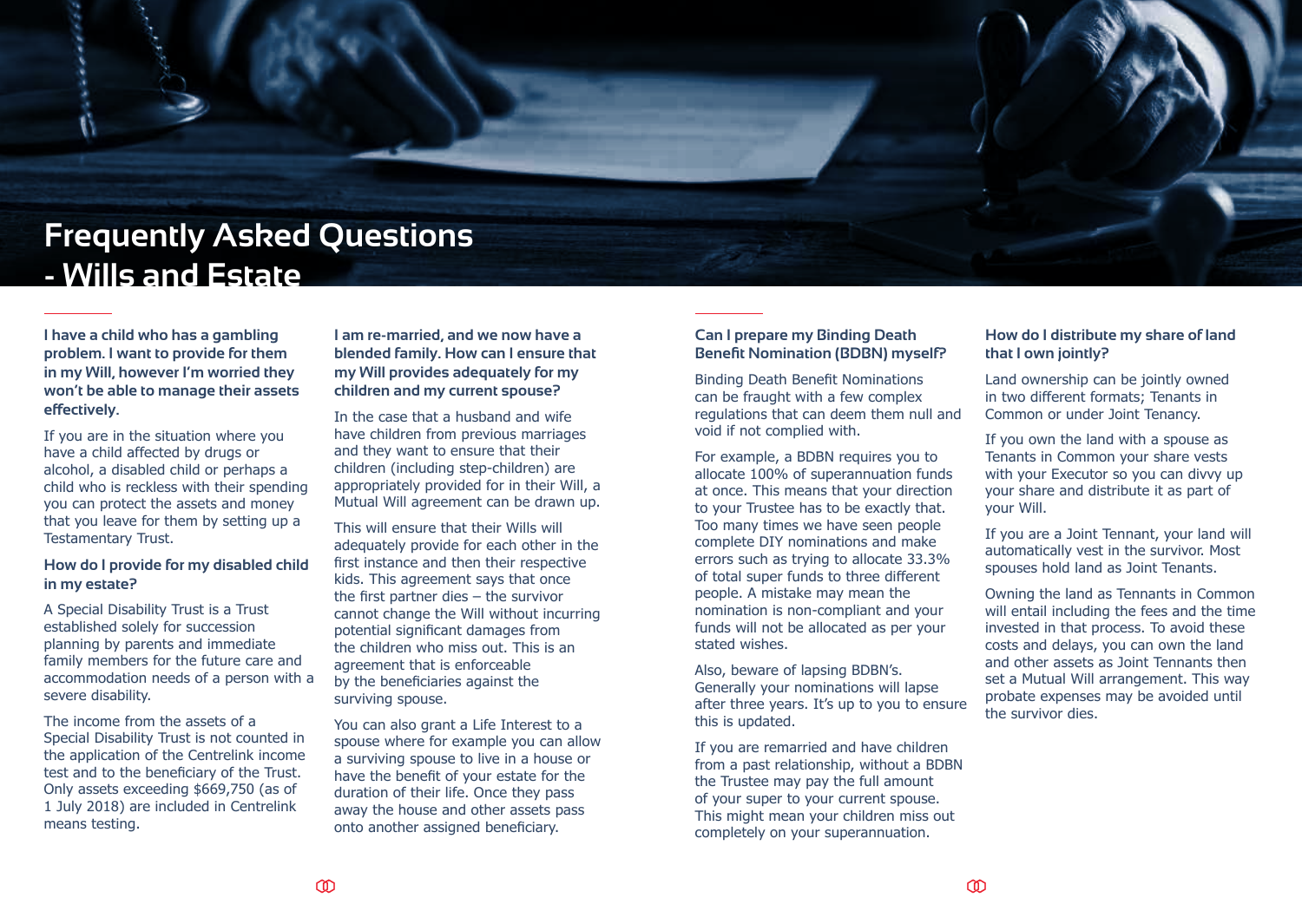

**Donovan Oates Hannaford is different. We are legal experts as well as people experts.**

**Our aim is to make sure you remain at the centre of your legal matter or proceeding at all times.**

**We ensure we have a thorough understanding of your situation before providing advice and you can be confident that that we understand your needs and expectations.**

**We offer our clients superior and professional advice which is easily understood and is provided in a timely manner.**

**We are a locally based law firm which has been servicing the Port Macquarie region since 1946.**

# **Wills and Estate - Services we Offer**

We can help you organise your affairs to support you in retirement and to leave a positive impact on the lives of those people and organisations which are important to you.

Our lawyers can help you with:

- Probate and administration
- Wills, estate planning, powers-ofattorney and guardianship
- Trusts including Family Trusts, Special Disability Trusts and Testamentary Trusts

# **Looking for further advice?**

**Contact our Wills and Estate Specialists**



**Hadyn Oriti** Principal horiti@dohlaw.com.au 02 6583 0449



**Taylor Horne** Principal thorne@dohlaw.com.au 02 6583 0427



**Sarah Mehlert** Lawyer smehlert@dohlaw.com.au 02 6583 0438